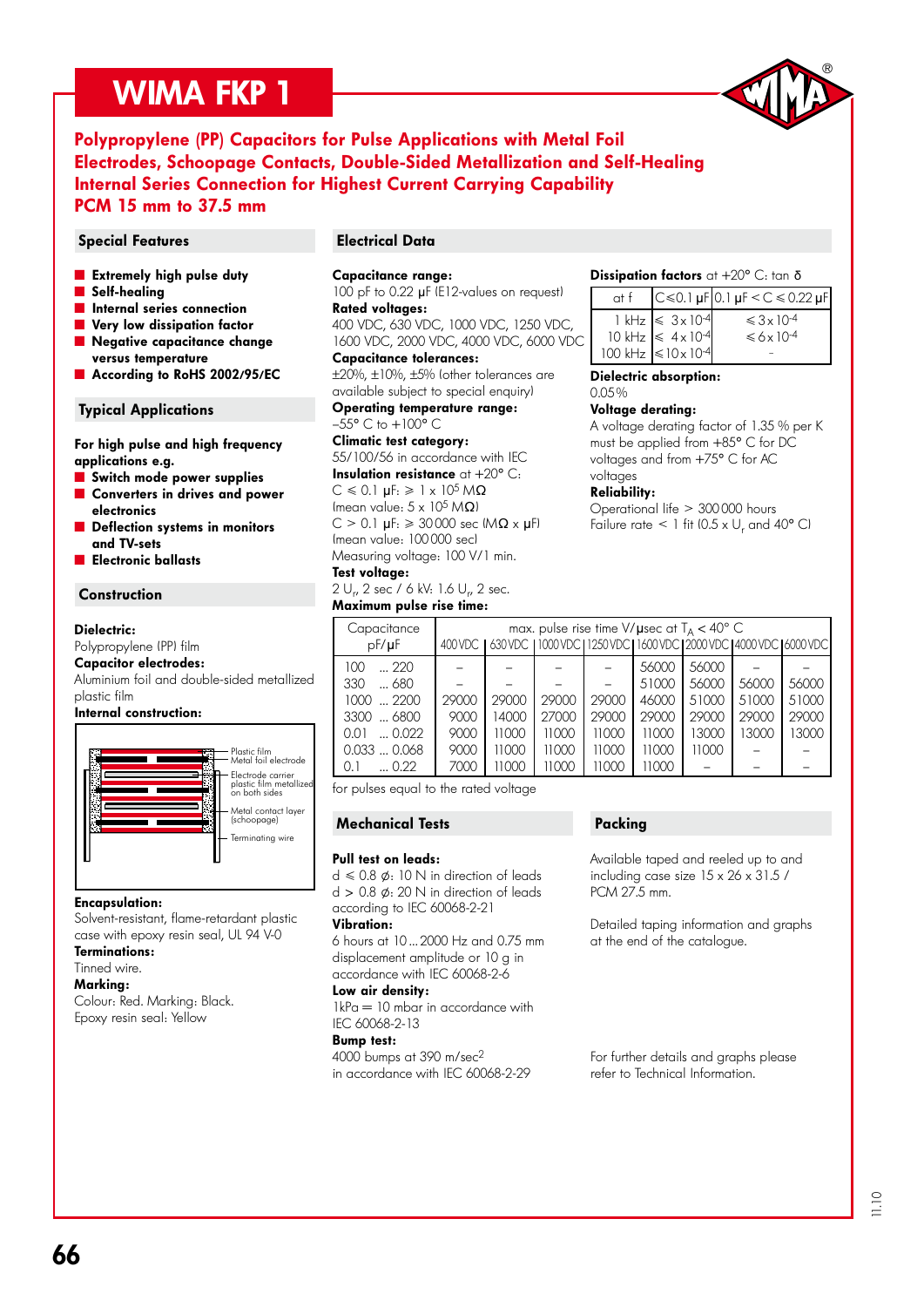# WIMA FKP 1

# **Continuation**



#### General Data

| Capacitance                                                    |                      |                          |        |                    | 400 VDC/250 VAC*                 | 630 VDC/400 VAC*         |                                                             |              |                   |                                   |  |
|----------------------------------------------------------------|----------------------|--------------------------|--------|--------------------|----------------------------------|--------------------------|-------------------------------------------------------------|--------------|-------------------|-----------------------------------|--|
|                                                                | W                    | H                        | L      | IPCM <sup>**</sup> | Part number                      | W                        | Н                                                           | $\mathbf{L}$ | $PCM**$           | Part number                       |  |
| 1000 pF                                                        | 5                    | 11                       | 18     | 15                 | FKP1G011004B00<br>$---$          | 5                        | 11                                                          | 18           | 15                | FKP1J011004B00____                |  |
| 1500,                                                          | 5                    | 11                       | 18     | 15                 | FKP1G011504B00____               | 5                        | 11                                                          | 18           | 15                | FKP1J011504B00____                |  |
| 2200 <sub>n</sub>                                              | 5                    | 11                       | 18     | 15                 | FKP1G012204B00____               | 5                        | $\overline{11}$                                             | 18           | 15                | FKP1J012204B00____                |  |
| 3300 <sub>''</sub>                                             | 5                    | 11                       | 18     | 15                 | FKP1G013304B00____               | 5                        | $\overline{\mathcal{L}}$                                    | 18           | 15                | FKP1J013304B00____                |  |
| 4700 "                                                         | 5                    | 11                       | 18     | 15                 | FKP1G014704B00                   | 5                        | $\overline{\phantom{a}}$                                    | 18           | 15                | FKP1J014704B00                    |  |
| 6800                                                           | 5                    | 11                       | 18     | 15                 | FKP1G016804B00____               | 6                        | 12.5                                                        | 18           | 15                | FKP1J016804C00____                |  |
|                                                                |                      |                          |        |                    |                                  |                          |                                                             |              |                   |                                   |  |
| $0.01$ µF                                                      | 5                    | 11                       | 18     | 15                 | FKP1G021004B00____               | 7                        | 4                                                           | 18           | 15                | FKP1J021004D00                    |  |
|                                                                |                      |                          |        |                    |                                  | 5                        | 4                                                           | 26.5         | 22.5              | FKP1J021005A00                    |  |
| 0.015                                                          | 6                    | 12.5                     | 18     | 15                 | FKP1G021504C00____               | $\,8\,$                  | 15                                                          | 18           | 15                | $FKP1J021504F00$ <sub>___</sub> _ |  |
|                                                                |                      |                          |        |                    |                                  | 6                        | 15                                                          | 26.5         | 22.5              | $FKP1J021505B00$ <sub>____</sub>  |  |
| $0.022$ $_{\prime\prime}$                                      | $\overline{7}$       | 14                       | 18     | 15                 | FKP1G022204D00____               | $\overline{7}$           | 16.5                                                        | 26.5         | 22.5              | FKP1J022205D00____                |  |
|                                                                | 5                    | 14                       | 26.5   | 22.5               | FKP1G022205A00____               |                          |                                                             |              |                   |                                   |  |
| 0.033 <sub>''</sub>                                            | 8                    | 15                       | 18     | 15                 | FKP1G023304F00____               | 8.5                      | 18.5                                                        | 26.5         | 22.5              | FKP1J023305F00____                |  |
|                                                                | 6                    | 15                       | 26.5   | 22.5               | FKP1G023305B00____               |                          |                                                             |              |                   |                                   |  |
| 0.047                                                          | $\overline{7}$       | 16.5                     | 26.5   | 22.5               | FKP1G024705D00____               | 10.5                     | 20.5                                                        | 26.5         | 22.5              | FKP1J024705H00                    |  |
|                                                                |                      |                          |        |                    |                                  | 9                        | 19                                                          | 31.5         | 27.5              | FKP1J024706A00____                |  |
| 0.068                                                          | 8.5                  | 18.5                     | 26.5   | 22.5               | FKP1G026805F00____               | 11                       | 21                                                          | 31.5         | 27.5              | FKP1J026806B00____                |  |
|                                                                |                      |                          |        |                    |                                  | 9                        | 19                                                          | 41.5         | 37.5              | FKP1J026807A00____                |  |
|                                                                |                      |                          |        |                    |                                  |                          |                                                             |              |                   |                                   |  |
| $\mu$ F<br>0.1                                                 | 10.5                 | 20.5                     | 26.5   | 22.5               | FKP1G031005H00                   | 13                       | 24                                                          | 31.5         | 27.5              | FKP1J031006D00____                |  |
|                                                                | 9                    | 19                       | 31.5   | 27.5               | FKP1G031006A00____               | $\overline{\phantom{a}}$ | 22                                                          | 41.5         | 37.5              | FKP1J031007B00                    |  |
| $0.15$ "                                                       | $\vert \vert$        | 21                       | 31.5   | 27.5               | FKP1G031506B00____               | 13                       | 24                                                          | 41.5         | 37.5              | FKP1J031507C00____                |  |
| 0.22<br>$\overline{u}$                                         | 13                   | 24                       | 31.5   | 27.5               | FKP1G032206D00                   | 15                       | 26                                                          | 41.5         | 37.5              | FKP1J032207D00____                |  |
|                                                                |                      |                          |        |                    |                                  |                          |                                                             |              |                   |                                   |  |
|                                                                |                      |                          |        |                    | 1000 VDC/600 VAC*                |                          |                                                             |              |                   | 1250 VDC/600 VAC*                 |  |
| Capacitance                                                    | W                    | $\mathsf H$              | L      | $PCM**$            | Part number                      | W                        | $\mathsf{H}% _{\mathbb{R}}^{1}\left( \mathbb{R}^{2}\right)$ | $\mathsf{L}$ | PCM <sup>**</sup> | Part number                       |  |
|                                                                |                      |                          |        |                    |                                  |                          |                                                             |              |                   |                                   |  |
| 1000 pF                                                        | 5                    | 11                       | 18     | 15                 | FKP10111004B00                   | 5                        | 11                                                          | 18           | 15                | FKP1R011004B00                    |  |
| 1500 <sub>''</sub>                                             | 5                    | $\overline{\mathcal{H}}$ | 18     | 15                 | FKP10111504B00                   | 5                        | 11                                                          | 18           | 15                | FKP1R011504B00                    |  |
| 2200 <sub>n</sub>                                              | 5                    | 11                       | 18     | 15                 | FKP10112204B00                   | 5                        | $\overline{\phantom{a}}$                                    | 18           | 15                | FKP1R012204B00                    |  |
| 3300 <sub>''</sub>                                             | 5                    | $\vert \vert$            | 18     | 15                 | FKP10113304B00____               | 6                        | 12.5                                                        | 18           | 15                | FKP1R013304C00____                |  |
| 4700 "                                                         | 6                    | 12.5                     | 18     | 15                 | FKP10114704C00____               | 7                        | 14                                                          | 18           | 15                | FKP1R014704D00____                |  |
| 6800 "                                                         | $\overline{7}$       | 14                       | 18     | 15                 | FKP1O116804D00____               | 8                        | 15                                                          | 18           | 15                | FKP1R016804F00____                |  |
|                                                                |                      |                          |        |                    |                                  | 5                        | 4                                                           | 26.5         | 22.5              | FKP1R016805A00____                |  |
| $0.01$ µF                                                      | $\,8\,$              | 15                       | 18     | 15                 | $FKP1O121004F00$ <sub>____</sub> | $\overline{7}$           | 16.5                                                        | 26.5         | 22.5              | FKP1R021005D00____                |  |
|                                                                | 6                    | 15                       | 26.5   | 22.5               | FKP1O121005B00____               |                          |                                                             |              |                   |                                   |  |
| 0.015                                                          | $\acute{\mathrm{o}}$ | 15                       | 26.5   | 22.5               | FKP10121505B00____               | 8.5                      | 18.5                                                        | 26.5         | 22.5              | FKP1R021505F00____                |  |
| $0.022$ $_{\prime\prime}$                                      | 8.5                  | 18.5                     | 26.5   | 22.5               | FKP10122205F00                   | 10.5                     | 20.5                                                        | 26.5         | 22.5              | FKP1R022205H00____                |  |
| 0.033,                                                         | 10.5                 | 20.5                     | 26.5   | 22.5               | FKP1O123305H00                   | $\mathbf{1}$             | 21                                                          | 31.5         | 27.5              | FKP1R023306B00                    |  |
|                                                                | 9                    | $19$                     | $31.5$ | 27.5               | FKP1O123306A00                   | 9                        | 19                                                          | 41.5         | 37.5              | FKP1R023307A00                    |  |
|                                                                | $\overline{11}$      | 21                       | 31.5   | 27.5               | FKP1O124706B00                   | 13                       | 24                                                          | 31.5         | 27.5              | FKP1R024706D00___                 |  |
| $0.047$ $_{\prime\prime}$                                      |                      |                          |        |                    |                                  | $\overline{\phantom{a}}$ | 22                                                          | 41.5         |                   | FKP1R024707B00__                  |  |
|                                                                |                      |                          |        |                    |                                  |                          |                                                             |              | 37.5              |                                   |  |
| $0.068$ $_{\prime\prime}$                                      | 13                   | 24                       | 31.5   | 27.5               | FKP10126806D00                   | 11                       | 22                                                          | 41.5         | 37.5              | FKP1R026807B00____                |  |
|                                                                | $\vert \vert$        | 22                       | 41.5   | 37.5               | FKP10126807B00                   |                          |                                                             |              |                   |                                   |  |
| 0.1<br>$\mu$ F                                                 | 13                   | 24                       | 41.5   | 37.5               | FKP10131007C00____               | 15                       | 26                                                          | 41.5         | 37.5              | FKP1R031007D00____                |  |
| $0.15$ "                                                       | 15                   | 26                       | 41.5   | 37.5               | FKP10131507D00                   | 17                       | 29                                                          | 41.5         | 37.5              | FKP1R031507E00____                |  |
| 0.22 <sub>n</sub>                                              | 19                   | 32                       | 41.5   | 37.5               | FKP1O132207F00                   | 19                       | 32                                                          | 41.5         | 37.5              | FKP1R032207F00                    |  |
|                                                                |                      |                          |        |                    |                                  |                          |                                                             |              |                   |                                   |  |
| * AC voltage: $f \le 1000$ Hz; 1.4 x $U_{rms}$ + UDC $\le U_r$ |                      |                          |        |                    |                                  |                          |                                                             |              |                   | Part number completion:           |  |
| ** PCM = Printed circuit module = lead spacing                 |                      |                          |        |                    |                                  |                          |                                                             |              |                   | $20% = M$<br>Tolerance:           |  |
|                                                                |                      |                          |        |                    |                                  |                          |                                                             |              |                   | $10\% = K$                        |  |
| Dims. in mm.                                                   |                      |                          |        |                    |                                  |                          | H                                                           |              |                   | $5% = J$                          |  |
|                                                                |                      |                          |        |                    | ød<br><b>PCM</b>                 | 6.2                      |                                                             |              |                   | Packina:<br>$bulk = S$            |  |
| lonisation inception level in isolated cases may               |                      |                          |        |                    |                                  |                          |                                                             |              |                   |                                   |  |

Rights reserved to amend design data without prior notification.

be lower than admissible rated AC voltage.

11.10



| Part number completion: |                             |  |  |  |  |  |  |  |  |  |
|-------------------------|-----------------------------|--|--|--|--|--|--|--|--|--|
| Tolerance:              | $20% = M$                   |  |  |  |  |  |  |  |  |  |
|                         | $10\% = K$                  |  |  |  |  |  |  |  |  |  |
|                         | $5\% = 1$                   |  |  |  |  |  |  |  |  |  |
| Packing:                | $bulk = S$                  |  |  |  |  |  |  |  |  |  |
| Lead length: $6-2 = SD$ |                             |  |  |  |  |  |  |  |  |  |
|                         | Taped version see page 127. |  |  |  |  |  |  |  |  |  |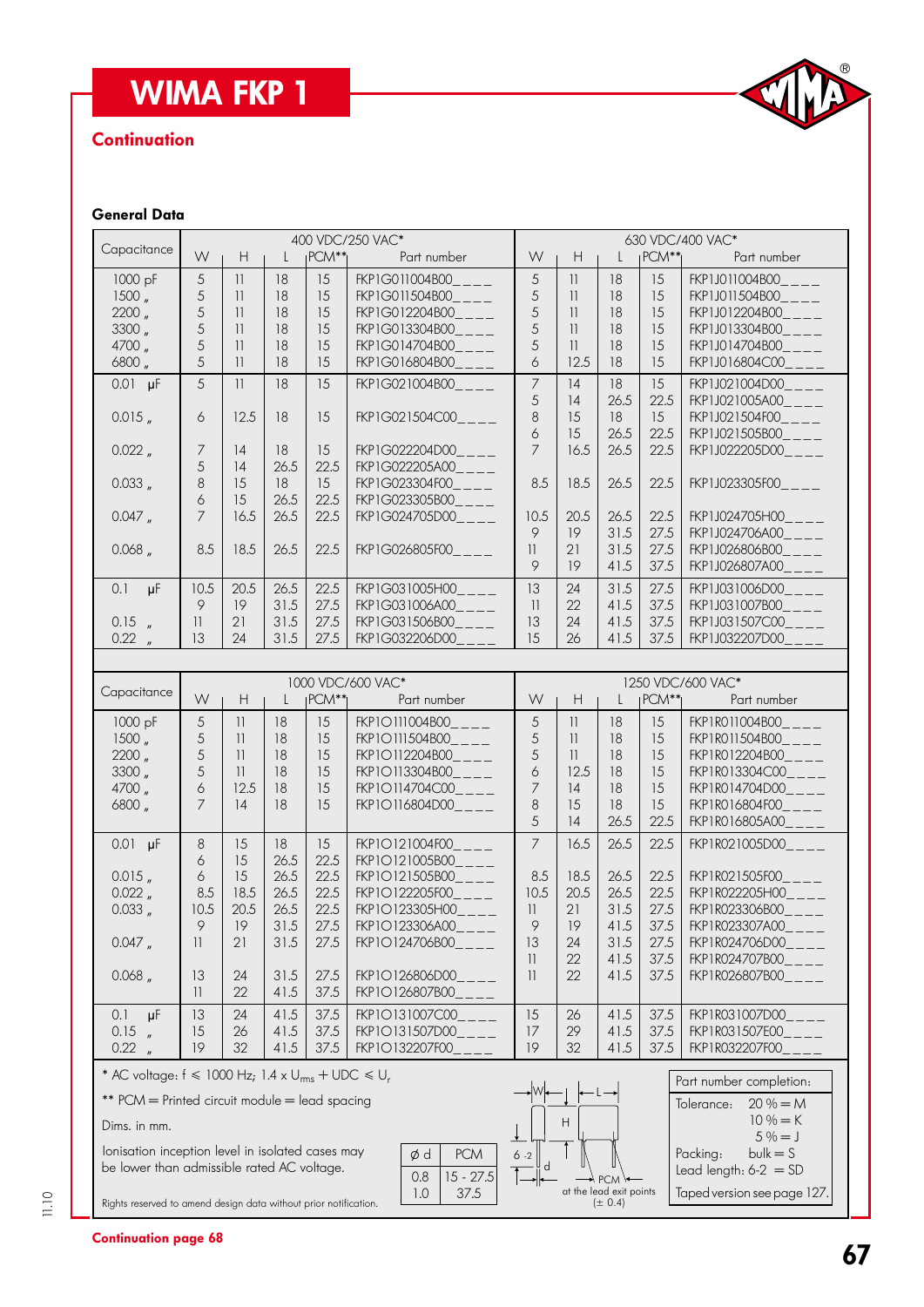# **WIMA FKP 1**

## **Continuation**



#### General Data

| <b>WIMA FKP 1</b>                                                                                                                                                                                                                                                                                         |                                                                                         |                                                                                                                                                                             |                                                                                                                    |                                                                                                                    |                                                                                                                                                                                                                                                                                                                                                                    |                                                                                                                                             |                                                                                                                                       |                                                                                                        |                                                                                                        | CIVA                                                                                                                                                                                                                                                                                                                                   |
|-----------------------------------------------------------------------------------------------------------------------------------------------------------------------------------------------------------------------------------------------------------------------------------------------------------|-----------------------------------------------------------------------------------------|-----------------------------------------------------------------------------------------------------------------------------------------------------------------------------|--------------------------------------------------------------------------------------------------------------------|--------------------------------------------------------------------------------------------------------------------|--------------------------------------------------------------------------------------------------------------------------------------------------------------------------------------------------------------------------------------------------------------------------------------------------------------------------------------------------------------------|---------------------------------------------------------------------------------------------------------------------------------------------|---------------------------------------------------------------------------------------------------------------------------------------|--------------------------------------------------------------------------------------------------------|--------------------------------------------------------------------------------------------------------|----------------------------------------------------------------------------------------------------------------------------------------------------------------------------------------------------------------------------------------------------------------------------------------------------------------------------------------|
| <b>Continuation</b>                                                                                                                                                                                                                                                                                       |                                                                                         |                                                                                                                                                                             |                                                                                                                    |                                                                                                                    |                                                                                                                                                                                                                                                                                                                                                                    |                                                                                                                                             |                                                                                                                                       |                                                                                                        |                                                                                                        |                                                                                                                                                                                                                                                                                                                                        |
| <b>General Data</b>                                                                                                                                                                                                                                                                                       |                                                                                         |                                                                                                                                                                             |                                                                                                                    |                                                                                                                    |                                                                                                                                                                                                                                                                                                                                                                    |                                                                                                                                             |                                                                                                                                       |                                                                                                        |                                                                                                        |                                                                                                                                                                                                                                                                                                                                        |
| Capacitance                                                                                                                                                                                                                                                                                               | W                                                                                       | H.                                                                                                                                                                          | $\mathbf{L}$                                                                                                       | PCM**                                                                                                              | 1600 VDC/650 VAC*<br>Part number                                                                                                                                                                                                                                                                                                                                   | W                                                                                                                                           | $\mathsf{H}$                                                                                                                          | L                                                                                                      | PCM**                                                                                                  | 2000 VDC/700 VAC*<br>Part number                                                                                                                                                                                                                                                                                                       |
| 100 pF<br>150<br>$\mathbf{u}$<br>220<br>$\mathbf{u}$<br>330<br>$\mathbf{u}$<br>470<br>$\mathbf{u}$<br>680<br>$\mathbf{u}$<br>1000 pF<br>$1500$ $\frac{1500}{1500}$<br>$2200$ $\frac{1}{2}$<br>3300 "<br>4700<br>$\mathbf{u}$<br>6800 "<br>$0.01$ $\mu$ F<br>$0.015$ $_{\prime\prime}$                     | 5<br>5<br>5<br>5<br>5<br>5<br>6<br>5<br>7<br>5<br>8<br>5<br>6<br>7<br>8.5<br>10.5<br>11 | $\vert \vert$<br>$\vert \vert$<br>11<br>$\vert \vert$<br>$\vert \vert$<br>$\overline{\mathbf{1}}$<br>12.5<br>14<br>14<br>14<br>15<br>14<br>15<br>16.5<br>18.5<br>20.5<br>21 | 18<br>18<br>18<br>18<br>18<br>18<br>18<br>26.5<br>18<br>26.5<br>18<br>26.5<br>26.5<br>26.5<br>26.5<br>26.5<br>31.5 | 15<br>15<br>15<br>15<br>15<br>15<br>15<br>22.5<br>15<br>22.5<br>15<br>22.5<br>22.5<br>22.5<br>22.5<br>22.5<br>27.5 | FKP1T001004B00____<br>FKP1T001504B00____<br>FKP1T002204B00____<br>FKP1T003304B00<br>FKP1T004704B00____<br>FKP1T006804B00____<br>FKP1T011004C00____<br>FKP1T011005A00____<br>FKP1T011504D00____<br>FKP1T011505A00___<br>FKP1T012204F00_<br>FKP1T012205A00<br>FKP1T013305B00____<br>FKP1T014705D00____<br>FKP1T016805F00<br>FKP1T021005H00____<br>FKP1T021506B00____ | 5<br>5<br>5<br>6<br>6<br>6<br>$\overline{7}$<br>5<br>6<br>$\overline{7}$<br>$\overline{7}$<br>8.5<br>10.5<br>$\overline{\mathcal{H}}$<br>13 | $\vert \vert$<br>$\overline{\phantom{a}}$<br>11<br>12.5<br>12.5<br>12.5<br> 4<br>14<br>15<br>16.5<br>16.5<br>18.5<br>20.5<br>21<br>24 | 18<br>18<br>18<br>18<br>18<br>18<br>18<br>26.5<br>26.5<br>26.5<br>26.5<br>26.5<br>26.5<br>31.5<br>31.5 | 15<br>15<br>15<br>15<br>15<br>15<br>15<br>22.5<br>22.5<br>22.5<br>22.5<br>22.5<br>22.5<br>27.5<br>27.5 | FKP1U001004B00____<br>FKP1U001504B00____<br>FKP1U002204B00____<br>FKP1U003304C00____<br>FKP1U004704C00____<br>FKP1U006804C00____<br>FKP1U011004D00____<br>FKP1U011005A00____<br>FKP1U011505B00____<br>FKP1U012205D00____<br>FKP1U013305D00____<br>FKP1U014705F00____<br>FKP1U016805H00____<br>FKP1U021006B00____<br>FKP1U021506D00____ |
| $0.022$ $_{\prime\prime}$<br>0.033,<br>0.047<br>0.068                                                                                                                                                                                                                                                     | $\overline{\phantom{a}}$<br>13<br>13<br>13<br>15                                        | 21<br>24<br>24<br>24<br>26                                                                                                                                                  | 31.5<br>31.5<br>41.5<br>41.5<br>41.5                                                                               | 27.5<br>27.5<br>37.5<br>37.5<br>37.5                                                                               | FKP1T022206B00___<br>FKP1T023306D00<br>FKP1T023307C00____<br>FKP1T024707C00____<br>FKP1T026807D00____                                                                                                                                                                                                                                                              | 15<br>13<br>13<br>17<br>19                                                                                                                  | 26<br>24<br>24<br>29<br>32                                                                                                            | 31.5<br>41.5<br>41.5<br>41.5<br>41.5                                                                   | 27.5<br>37.5<br>37.5<br>37.5<br>37.5                                                                   | FKP1U022206F00____<br>FKP1U022207C00____<br>FKP1U023307C00____<br>FKP1U024707E00____<br>FKP1U026807F00____                                                                                                                                                                                                                             |
| 0.1<br>μF                                                                                                                                                                                                                                                                                                 | 17                                                                                      | 29                                                                                                                                                                          | 41.5                                                                                                               | 37.5                                                                                                               | FKP1T031007E00                                                                                                                                                                                                                                                                                                                                                     |                                                                                                                                             |                                                                                                                                       |                                                                                                        |                                                                                                        |                                                                                                                                                                                                                                                                                                                                        |
| Capacitance                                                                                                                                                                                                                                                                                               | W                                                                                       | H                                                                                                                                                                           | $\mathbf{L}$                                                                                                       | $ PCM** $                                                                                                          | 4000 VDC/700 VAC*<br>Part number                                                                                                                                                                                                                                                                                                                                   | W                                                                                                                                           | H.                                                                                                                                    | PCM**                                                                                                  | 6000 VDC/700 VAC*<br>Part number                                                                       |                                                                                                                                                                                                                                                                                                                                        |
| 470 pF<br>680<br>$^{\prime\prime}$                                                                                                                                                                                                                                                                        | 5<br>5                                                                                  | 4<br>14                                                                                                                                                                     | 26.5<br>26.5                                                                                                       | 22.5                                                                                                               | FKP1X004705A00____<br>22.5   FKP1X006805A00_                                                                                                                                                                                                                                                                                                                       | 5<br>5 <sup>5</sup>                                                                                                                         | 14<br>14                                                                                                                              | 26.5<br>26.5                                                                                           | 22.5<br>22.5                                                                                           | FKP1Y004705A00____<br>FKP1Y006805A00                                                                                                                                                                                                                                                                                                   |
| 1000 pF<br>1500<br>2200<br>3300<br>4700<br>$\mathbf{u}$<br>6800<br>$\mathbf{u}$                                                                                                                                                                                                                           | 5<br>7<br>8.5<br>10.5<br>$\overline{\mathcal{H}}$<br>13                                 | 14<br>16.5<br>18.5<br>20.5<br>21<br>24                                                                                                                                      | 26.5<br>26.5<br>26.5<br>26.5<br>31.5<br>31.5                                                                       | 22.5<br>22.5<br>22.5<br>22.5<br>27.5<br>27.5                                                                       | FKP1X011005A00<br>FKP1X011505D00<br>FKP1X012205F00<br>FKP1X013305H00<br>FKP1X014706B00<br>FKP1X016806D00                                                                                                                                                                                                                                                           | 5<br>7<br>10.5<br>10.5<br>$\overline{\mathcal{H}}$<br>13                                                                                    | 14<br>16.5<br>20.5<br>20.5<br>21<br>24                                                                                                | 26.5<br>26.5<br>26.5<br>26.5<br>31.5<br>31.5                                                           | 22.5<br>22.5<br>22.5<br>22.5<br>27.5<br>27.5                                                           | FKP1Y011005A00<br>FKP1Y011505D00<br>FKP1Y012205H00<br>FKP1Y013305H00<br>FKP1Y014706B00<br>FKP1Y016806D00                                                                                                                                                                                                                               |
| $0.01$ $\mu$ F<br>$0.015$ $_{\prime\prime}$<br>$0.022$ $_{\prime\prime}$                                                                                                                                                                                                                                  | 15<br>13<br>17                                                                          | 26<br>24<br>29                                                                                                                                                              | 31.5<br>41.5<br>41.5                                                                                               | 27.5<br>37.5<br>37.5                                                                                               | FKP1X021006F00<br>FKP1X021507C00____<br>FKP1X022207E00_                                                                                                                                                                                                                                                                                                            | 15<br>13<br>17                                                                                                                              | 26<br>24<br>29                                                                                                                        | 31.5<br>41.5<br>41.5                                                                                   | 27.5<br>37.5<br>37.5                                                                                   | FKP1Y021006F00____<br>FKP1Y021507C00____<br>FKP1Y022207E00___                                                                                                                                                                                                                                                                          |
| * AC voltage: $f \le 1000$ Hz; $1.4 \times U_{rms} + UDC \le U_r$<br>** PCM = Printed circuit module = lead spacing<br>Dims. in mm.<br>lonisation inception level in isolated cases may<br>be lower than admissible rated AC voltage.<br>Rights reserved to amend design data without prior notification. |                                                                                         |                                                                                                                                                                             |                                                                                                                    |                                                                                                                    |                                                                                                                                                                                                                                                                                                                                                                    | Tolerance:<br>Packing:                                                                                                                      | Part number completion:<br>Lead length: $6-2 = SD$<br>Taped version see page 127.                                                     | $20% = M$<br>$10% = K$<br>$5% = J$<br>$bulk = S$                                                       |                                                                                                        |                                                                                                                                                                                                                                                                                                                                        |
| AC voltage graphs see page 61.                                                                                                                                                                                                                                                                            |                                                                                         |                                                                                                                                                                             |                                                                                                                    |                                                                                                                    |                                                                                                                                                                                                                                                                                                                                                                    |                                                                                                                                             |                                                                                                                                       |                                                                                                        |                                                                                                        |                                                                                                                                                                                                                                                                                                                                        |

#### Part number completion: Tolerance:  $20\% = M$  $10\% = K$  $5\% = J$ <br>Packing: bulk = S  $b$ ulk = S Lead length:  $6-2 = SD$ Taped version see page 127.

AC voltage graphs see page 61.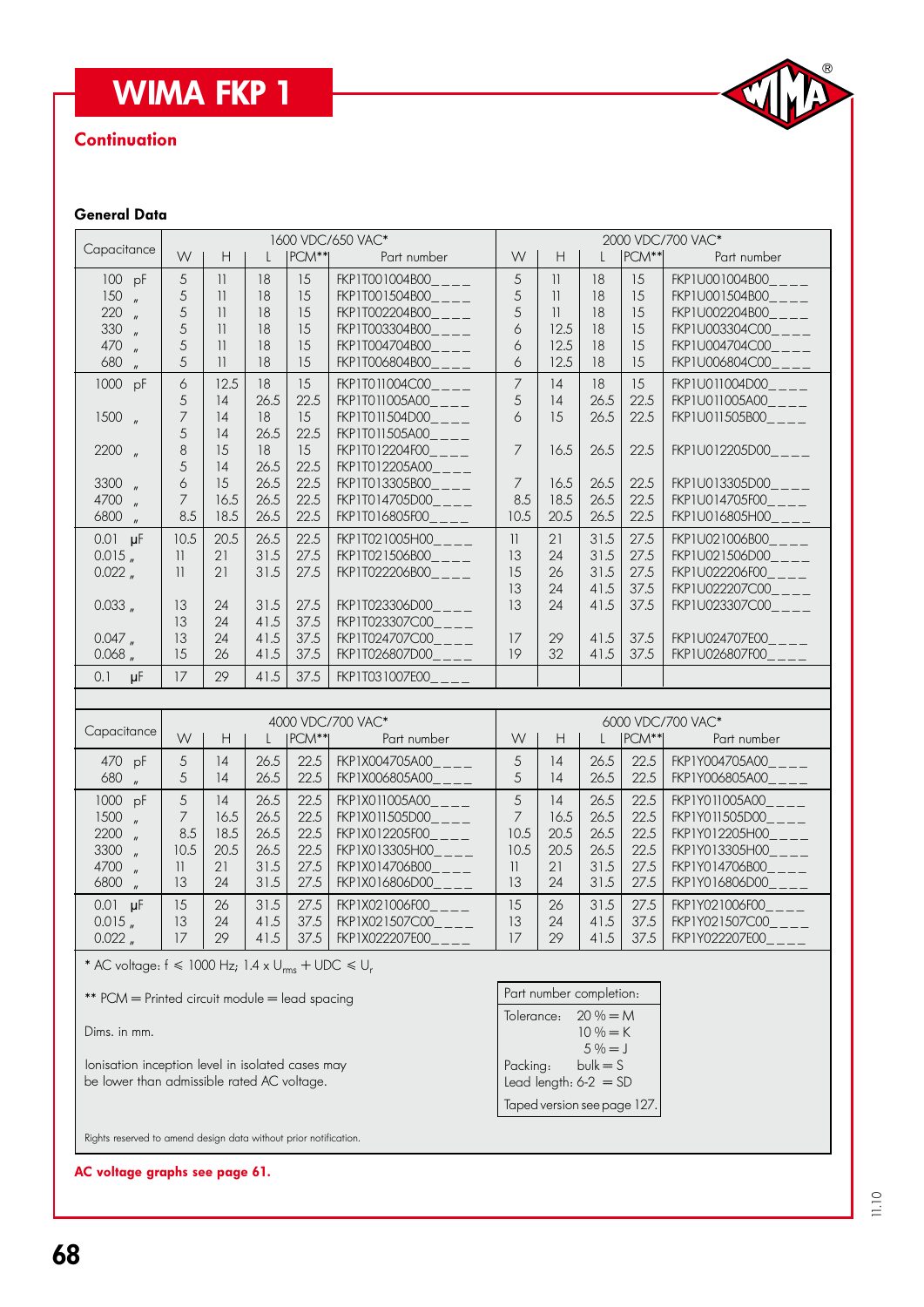# WIMA MKP 10

### **Continuation**



# WIMA FKP 1

Permissible AC voltage in relation to frequency at 10° C internal temperature rise (general guide).



 $^{\circledR}$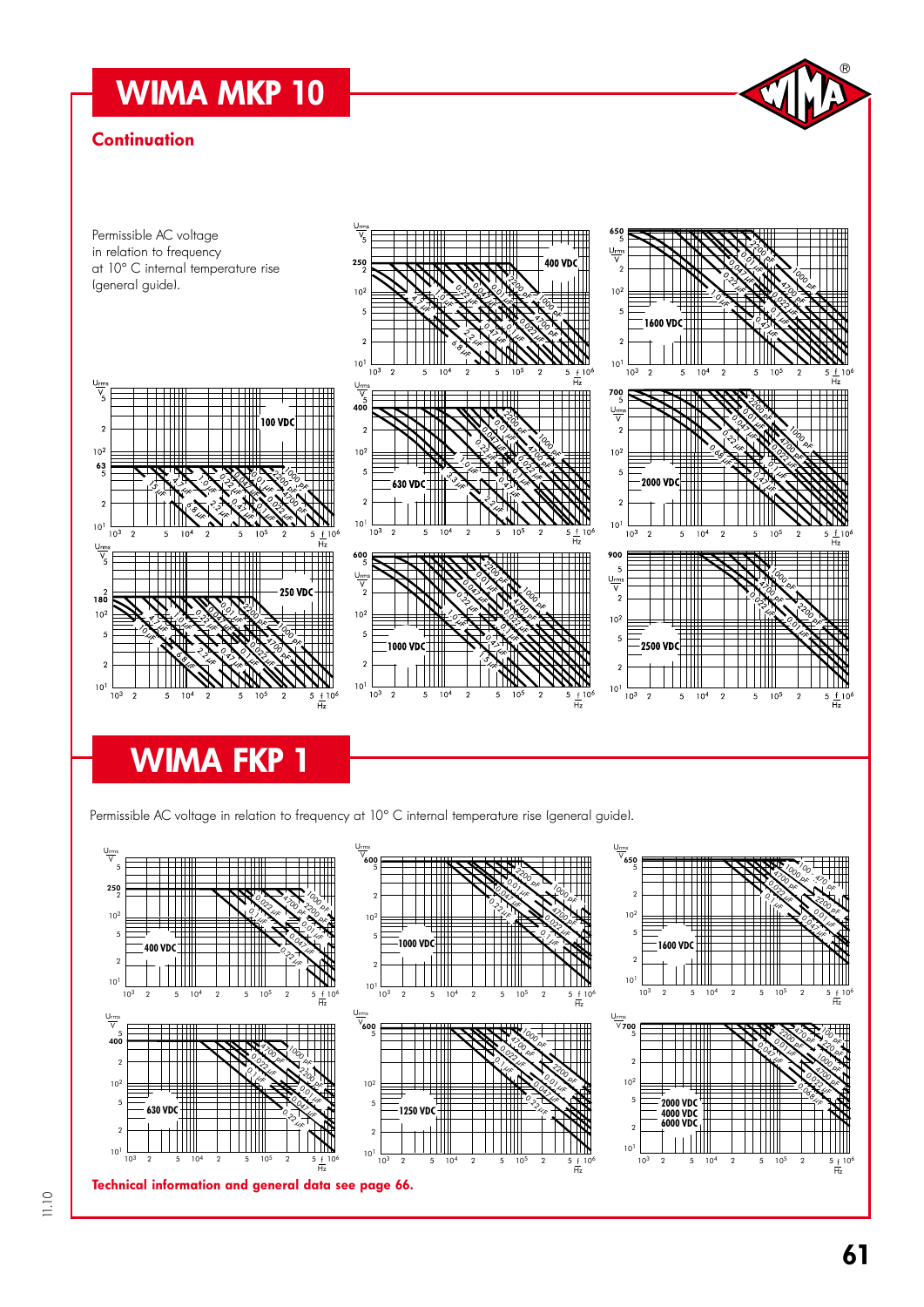# Recommendation for Processing and Application of Through-Hole Capacitors

#### Soldering Process

A preheating of through-hole WIMA capacitors is allowed for temperatures  $T_{max}$  < 100 $^{\circ}$  C. In practice a preheating duration of  $t < 5$  min. has been proven to be best.

#### Single wave soldering

Soldering bath temperature:  $T < 260$  ° C<br>Immersion time:  $t < 5$  sec Immersion time:

#### Double wave soldering

Soldering bath temperature:  $T < 260$  ° C<br>Immersion time:  $2 \times t < 3$  sec Immersion time:

Due to different soldering processes and heat requirements the graphs are to be regarded as a recommendation only.



# WIMA Quality and Environmental Philosophy

#### ISO 9001:2000 Certification

ISO 9001:2000 is an international basic standard of quality assurance systems for all branches of industry. The approval according to ISO 9001:2000 of our factories by the VDE inspectorate certifies that organisation, equipment and monitoring of quality assurance in our factories correspond to internationally recognized standards.

### WIMA WPCS

The WIMA Process Control System (WPCS) is a quality surveillance and optimization system developed by WIMA. WPCS is a major part of the quality-oriented WIMA production. Points of application of WPCS during production process:

- incoming material inspection
- metallization
- film inspection
- schoopage
- pre-healing
- .<br>" lead attachment
- cast resin preparation/ encapsulation
- 100% final inspection
- AQL check

#### WIMA Environmental Policy

All WIMA capacitors, irrespective of whether through-hole devices or SMD, are made of environmentally friendly materials. Neither during manufacture nor in the product itself any toxic substances are used, e.g.

– Lead – PBB/PBDE

- PCB Arsenic
- CFC Cadmium
- Hydrocarbon chloride Mercury
- Chromium 6+ etc.

We merely use pure, recyclable materials for packing our components, such as:

- " carton
- " cardboard
- adhesive tape made of paper
- polystyrene

We almost completely refrain from using packing materials such as:

- **.** foamed polystyrene (Styropor®)
- **.** adhesive tapes made of plastic
- metal clips

#### RoHS Compliance

According to the RoHS Directive 2002/95/EC certain hazardous substances like e.g. lead, cadmium, mercury must not be used any longer in electronic equipment as of July 1st, 2006. For the sake of the environment WIMA has refraind from using such substances since years already.



Tape for lead-free WIMA capacitors

### DIN EN ISO 14001:2005

WIMA's environmental management has been established in accordance with the guidelines of DIN EN ISO 14001:2005. The certification has been granted in June 2006.

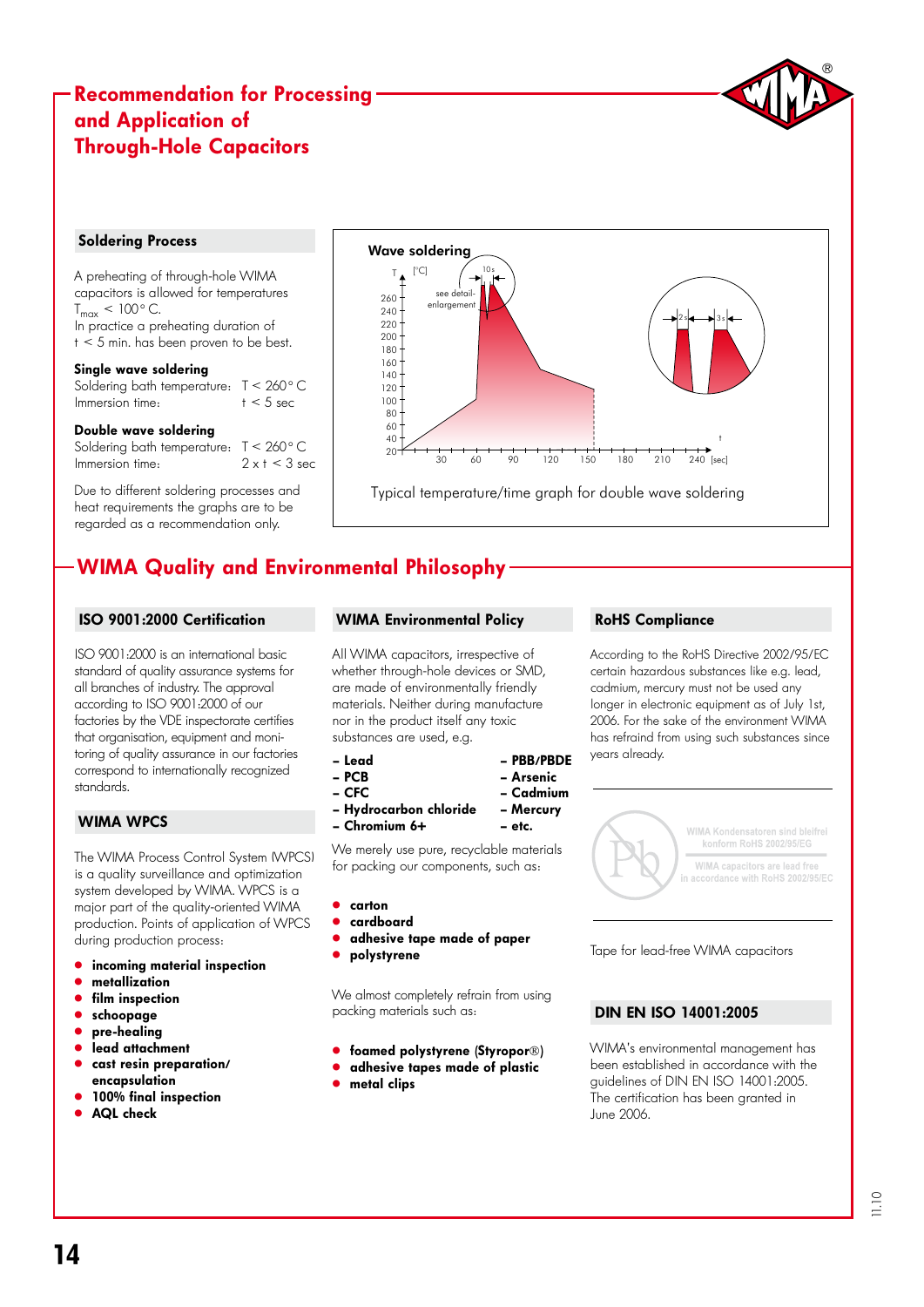#### $^{\circledR}$ Typical Dimensions for Taping ConfigurationΔh  $P_2$   $\rightarrow$ P  $P<sub>1</sub>$  $\hat{\ge}$ H<sup>1</sup> I Diagram 1: ≹  $\bar{z}$ PCM 2.5/5/7.5mm Œ ⋧  $D$ ╒ ┟╾│╼╢┱╝  $P_0$ P  $\,$ P  $P_1$   $\leftarrow$   $\left\|$   $\right\|$   $\frac{1}{1}$  $P<sub>1</sub>$ Hij  $\left( \begin{matrix} + \end{matrix} \right)$  $\left( \begin{matrix} + \end{matrix} \right)$ ⊕ ₽ F d d  $P_0$  $-P_2 \xrightarrow{1} P_0$ F  $-P<sub>2</sub>$ F

Diagram 2: PCM 10/15 mm

Diagram 3: PCM 22.5 and 27.5\*mm \*PCM 27.5 taping possible with two feed holes between components

|                                                  |                |                                                                                             |                                                                                                                  | <b>Dimensions for Radial Taping</b>                                                                                                                                                                                                 |                                                                                                      |                                                                                          |                                                                                              |                                                                                          |  |  |  |  |
|--------------------------------------------------|----------------|---------------------------------------------------------------------------------------------|------------------------------------------------------------------------------------------------------------------|-------------------------------------------------------------------------------------------------------------------------------------------------------------------------------------------------------------------------------------|------------------------------------------------------------------------------------------------------|------------------------------------------------------------------------------------------|----------------------------------------------------------------------------------------------|------------------------------------------------------------------------------------------|--|--|--|--|
| Designation                                      | Symbol         | PCM 2.5 taping                                                                              | PCM 5 taping                                                                                                     | PCM 7.5 taping                                                                                                                                                                                                                      | PCM 10 taping*                                                                                       | PCM 15 taping*                                                                           | PCM 22.5 taping                                                                              | PCM 27.5 taping                                                                          |  |  |  |  |
| Carrier tape width                               | W              | $18.0 \pm 0.5$                                                                              | $18.0 + 0.5$                                                                                                     | $18.0 + 0.5$                                                                                                                                                                                                                        | $18.0 \pm 0.5$                                                                                       | $18.0 + 0.5$                                                                             | $18.0 + 0.5$                                                                                 | $18.0 \pm 0.5$                                                                           |  |  |  |  |
| Hold-down tape width                             | $W_0$          | 6.0 for hot-sealing<br>adhesive tape                                                        | 6.0 for hot-sealing<br>adhesive tape                                                                             | for hot-sealing<br>120<br>adhesive tape                                                                                                                                                                                             | 12.0 for hot-sealing<br>adhesive tape                                                                | 12.0 for hot-sealing<br>adhesive tape                                                    | 12.0 for hot-sealing<br>adhesive tape                                                        | for hot-sealing<br>120<br>adhesive tape                                                  |  |  |  |  |
| Hole position                                    | $W_1$          | $9.0 \pm 0.5$                                                                               | $9.0 \pm 0.5$                                                                                                    | $9.0 \pm 0.5$                                                                                                                                                                                                                       | $9.0 \pm 0.5$                                                                                        | $9.0 \pm 0.5$                                                                            | $9.0 \pm 0.5$                                                                                | $9.0 \pm 0.5$                                                                            |  |  |  |  |
| Hold-down tape position                          | $W_2$          | 0.5 to 3.0 max.                                                                             | $0.5$ to $3.0$ max.                                                                                              | 0.5 to 3.0 max.                                                                                                                                                                                                                     | 0.5 to 3.0 max.                                                                                      | 0.5 to 3.0 max.                                                                          | 0.5 to 3.0 max.                                                                              | 0.5 to 3.0 max.                                                                          |  |  |  |  |
| Feed hole diameter                               | $D_0$          | $4.0 + 0.2$                                                                                 | $4.0 \pm 0.2$                                                                                                    | $4.0 + 0.2$                                                                                                                                                                                                                         | $4.0 \pm 0.2$                                                                                        | $4.0 + 0.2$                                                                              | $4.0 + 0.2$                                                                                  | $4.0 \pm 0.2$                                                                            |  |  |  |  |
| Pitch of component                               | P              | $12.7 + 1.0$                                                                                | $12.7 \pm 1.0$                                                                                                   | $12.7 + 1.0$                                                                                                                                                                                                                        | $25.4 \pm 1.0$                                                                                       | $25.4 \pm 1.0$                                                                           | $38.1 \pm 1.5$                                                                               | $38.1 \pm 1.5$ or $50.8 \pm 1.5$                                                         |  |  |  |  |
| Feed hole pitch                                  | $P_{0}$        | cumulative pitch<br>$12.7 \pm 0.3$ error max.<br>1.0 mm/20 pitch                            | cumulative pitch<br>$12.7 \pm 0.3$ error max.<br>1.0 mm/20 pitch                                                 | cumulative pitch<br>$12.7 \pm 0.3$<br>error max.<br>1.0 mm/20 pitch                                                                                                                                                                 | cumulative pitch<br>$12.7 \pm 0.3$ error max.<br>1.0 mm/20 pitch                                     | cumulative pitch<br>$12.7 \pm 0.3$ error max.<br>1.0 mm/20 pitch                         | cumulative pitch<br>$12.7 \pm 0.3$ error max.<br>1.0 mm/20 pitch                             | cumulative pitch<br>$12.7 \pm 0.3$ error max.<br>1.0 mm/20 pitch                         |  |  |  |  |
| Feed hole centre<br>to lead                      | $P_1$          | 5.1 $\pm 0.5$                                                                               | $3.85 + 0.7$                                                                                                     | $2.6 \pm 0.7$                                                                                                                                                                                                                       | $7.7 + 0.7$                                                                                          | $5.2 + 0.7$                                                                              | $7.8 \pm 0.7$                                                                                | $5.3 \pm 0.7$                                                                            |  |  |  |  |
| Hole centre to<br>component centre               | P <sub>2</sub> | $6.35 \pm 1.3$                                                                              | $6.35 + 1.3$<br>$6.35 + 1.3$                                                                                     |                                                                                                                                                                                                                                     | $12.7 + 1.3$                                                                                         | $12.7 + 1.3$                                                                             | $19.05 + 1.3$                                                                                | $19.05 + 1.3$                                                                            |  |  |  |  |
| Feed hole centre to bottom                       | H              | $16.5 \pm 0.3$                                                                              | $16.5 \pm 0.3$                                                                                                   | $16.5 \pm 0.5$                                                                                                                                                                                                                      | $16.5 \pm 0.5$                                                                                       | $16.5 + 0.5$                                                                             | $16.5 \pm 0.5$                                                                               | $16.5 \pm 0.5$                                                                           |  |  |  |  |
| edge of the component                            |                | $18.5 + 0.5$                                                                                | $18.5 + 0.5$                                                                                                     | $18.5 + 0.5$                                                                                                                                                                                                                        | $18.5 + 0.5$                                                                                         | $18.5 + 0.5$                                                                             | $18.5 + 0.5$                                                                                 | $18.5 + 0.5$                                                                             |  |  |  |  |
| Feed hole centre to top<br>edge of the component | $H_1$          | $\mathsf{H}\text{+}\mathsf{H}_{\mathsf{component}} < \mathsf{H}_{\mathsf{l}}$<br>32.25 max. | $\mathsf{H}{+}\mathsf{H}_{\mathsf{component}} < \mathsf{H}_{\mathsf{1}}$<br>32.25 max.                           | $H + H_{\text{component}} < H_1$<br>24.5 to 31.5                                                                                                                                                                                    | $\mathsf{H}\text{+}\mathsf{H}_{\mathsf{component}}\texttt{<}\mathsf{H}_{\mathrm{l}}$<br>25.0 to 31.5 | $\mathsf{H}{+}\mathsf{H}_{\mathsf{component}} < \mathsf{H}_{\mathsf{l}}$<br>26.0 to 37.0 | $\mathsf{H}{+}\mathsf{H}_{\mathsf{component}} < \mathsf{H}_{\mathsf{I}}$<br>$30.0$ to $43.0$ | $\mathsf{H}{+}\mathsf{H}_{\mathsf{component}} < \mathsf{H}_{\mathsf{1}}$<br>35.0 to 45.0 |  |  |  |  |
| Lead spacing at<br>upper edge of carrier tape    | F              | $2.5 \pm 0.5$                                                                               | $5.0^{+0.8}_{-0.2}$                                                                                              | $7.5 \pm 0.8$                                                                                                                                                                                                                       | $10.0 \pm 0.8$                                                                                       | $15 \pm 0.8$                                                                             | $22.5 \pm 0.8$                                                                               | $27.5 + 0.8$                                                                             |  |  |  |  |
| Lead diameter                                    | $\mathsf{d}$   | $0.4 \pm 0.05$                                                                              | $0.5 \pm 0.05$                                                                                                   | $^{\bullet}$ 0.5 ±0.05 or 0.6 +0.06                                                                                                                                                                                                 | $^{\bullet}$ 0.5 ±0.05 or 0.6 $^{+0,06}_{-0.05}$                                                     | $0.8^{+0,08}_{-0.05}$                                                                    | $0.8 + 0.08$                                                                                 | $0.8^{+0.08}_{-0.05}$                                                                    |  |  |  |  |
| Component alignment                              | $\Delta h$     | $\pm 2.0$ max.                                                                              | $\pm 2.0$ max.                                                                                                   | $\pm$ 3.0 max.                                                                                                                                                                                                                      | $\pm$ 3.0 max.                                                                                       | $\pm$ 3.0 max.                                                                           | $\pm$ 3.0 max.                                                                               | $\pm$ 3.0 max.                                                                           |  |  |  |  |
| Total tape thickness                             | $\ddagger$     | $0.7 \pm 0.2$                                                                               | $0.7 + 0.2$                                                                                                      | $0.7 + 0.2$                                                                                                                                                                                                                         | $0.7 + 0.2$                                                                                          | $0.7 + 0.2$                                                                              | $0.7 + 0.2$                                                                                  | $0.7 + 0.2$                                                                              |  |  |  |  |
|                                                  |                |                                                                                             | ROLL/AMMO                                                                                                        |                                                                                                                                                                                                                                     |                                                                                                      | AMMO                                                                                     |                                                                                              |                                                                                          |  |  |  |  |
| Package<br>Isee also page 1281                   |                | REEL $\frac{\emptyset}{\emptyset}$ 360 max.                                                 | $\mathsf B\,\substack{52\textcolor{red}{\pm 2} \\ 58\textcolor{red}{\pm 2}}$<br>depending on<br>comp. dimensions | $52 + 2$<br>$54 + 2$<br>depending<br>$\emptyset$ 500 max.<br>REEL $\frac{\emptyset}{\emptyset}$ 360 max.<br>$B$ 58 $\pm 2$ or REEL<br>B 60 ±2<br>on PCM and<br>$\varphi$ 25 $\pm$ 1<br>$66 + 2$<br>$68 + 2$<br>component dimensions |                                                                                                      |                                                                                          |                                                                                              |                                                                                          |  |  |  |  |
| Unit                                             |                |                                                                                             |                                                                                                                  |                                                                                                                                                                                                                                     | see details page 130.                                                                                |                                                                                          |                                                                                              |                                                                                          |  |  |  |  |

Dims in mm.

11.10

PCM 10 and PCM 15 can be crimped to PCM 7.5.

Position of components according to PCM 7.5 (sketch 1).  $P_0 = 12.7$  or 15.0 is possible

" Diameter of leads see General Data. Please clarify customer-specific deviations with the manufacturer.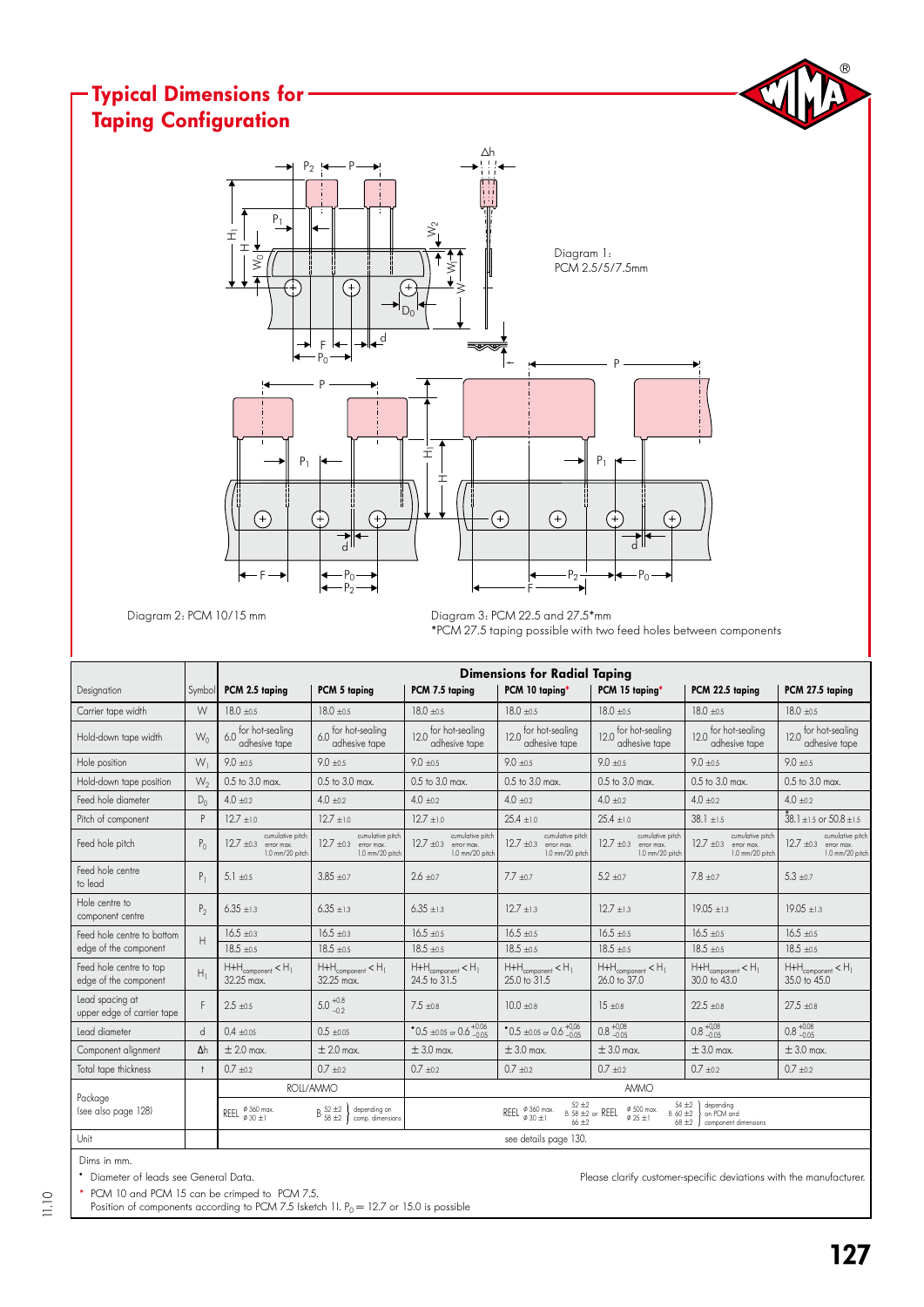# Packing Quantities for Bulk Capacitors and TPS\*



|                 | Size                     |                           |                  |                 |                          | pcs. per packaging unit bulk |                          | pcs. per packaging unit/TPS* |                          |  |  |
|-----------------|--------------------------|---------------------------|------------------|-----------------|--------------------------|------------------------------|--------------------------|------------------------------|--------------------------|--|--|
| <b>PCM</b>      |                          |                           |                  |                 | Mini                     | Standard                     | Maxi                     | Mini                         | Standard                 |  |  |
|                 | ${\mathsf W}$            | $\boldsymbol{\mathsf{H}}$ |                  | Codes           | $\pmb{\mathsf{M}}$       | $\boldsymbol{\mathsf{S}}$    | $\overline{\mathsf{G}}$  | $\overline{\mathbf{x}}$      | $\overline{Y}$           |  |  |
|                 | 2.5                      | $\overline{7}$            | 4.6              | 0B              | 1000                     | 5000                         | 10000                    | $\overline{\phantom{0}}$     | $\overline{\phantom{0}}$ |  |  |
|                 | 3                        | 7.5                       | 4.6              | 0 <sup>C</sup>  | 1000                     | 5000                         | 10000                    |                              |                          |  |  |
| $2.5$ mm        | 3.8                      | 8.5                       | 4.6              | 0D              | 1000                     | 5000                         | 10000                    |                              |                          |  |  |
|                 | 4.6                      | 9                         | 4.6              | 0E              | 1000                     | 5000                         | 10000                    |                              |                          |  |  |
|                 | 5.5                      | 10                        | 4.6              | 0F              | 1000                     | 5000                         | 10000                    |                              |                          |  |  |
|                 | 2.5                      | 6.5                       | $\overline{7.2}$ | $\overline{1A}$ | 2000                     | 5000                         | 10000                    |                              |                          |  |  |
|                 | 3                        | 7.5                       | 7.2              | <b>1B</b>       | 1000                     | 5000                         |                          |                              |                          |  |  |
|                 | 3.5                      | 8.5                       | 7.2              | 1 <sup>C</sup>  | 1000                     | 5000                         |                          |                              |                          |  |  |
|                 | 4.5                      | 6                         | 7.2              | 1D              | 1000                     | 6000                         |                          |                              |                          |  |  |
|                 | 4.5                      | 9.5                       | 7.2              | <b>1E</b>       | 1000                     | 4000                         |                          |                              |                          |  |  |
|                 | 5                        | 10                        | 7.2              | 1F              | 1000                     | 3500                         |                          |                              |                          |  |  |
| 5 <sub>mm</sub> | 5.5                      | 7                         | 7.2              | 1G              | 1000                     | 4000                         |                          |                              |                          |  |  |
|                 | 5.5                      | 11.5                      | 7.2              | 1H              | 500                      | 2500                         |                          |                              |                          |  |  |
|                 | 6.5                      | 8                         | 7.2              | $\mathbf{u}$    | 1000                     | 2500                         |                          |                              |                          |  |  |
|                 | 7.2                      | 8.5                       | 7.2              | 1J              | 500                      | 2500                         |                          |                              |                          |  |  |
|                 | 7.2                      | 13                        | 7.2              | 1K              | 500                      | 2000                         |                          |                              |                          |  |  |
|                 | 8.5                      | 10                        | 7.2              | 11              | 500                      | 2000                         |                          |                              |                          |  |  |
|                 | 8.5                      | 4                         | 7.2              | 1M              | 500                      | 1500                         |                          |                              |                          |  |  |
|                 | $\overline{\phantom{a}}$ | 16                        | 7.2              | <b>IN</b>       | 250                      | 1000                         |                          |                              |                          |  |  |
|                 | 2.5                      | 7                         | 10               | 2A              | 1000                     | 5000                         | $\qquad \qquad -$        |                              |                          |  |  |
|                 | 3                        | 8.5                       | 10               | 2B              | 1000                     | 5000                         |                          |                              |                          |  |  |
|                 | $\overline{4}$           | 9                         | 10               | 2C              | 1000                     | 4000                         |                          |                              |                          |  |  |
| 7.5 mm          | 4.5                      | 9.5                       | 10.3             | 2D              | 1000                     | 3500                         |                          |                              |                          |  |  |
|                 | 5                        | 10.5                      | 10.3             | <b>2E</b>       | 1000                     | 3000                         |                          |                              |                          |  |  |
|                 | 5.7                      | 12.5                      | 10.3             | 2F              | 500                      | 2000                         |                          |                              |                          |  |  |
|                 | 7.2                      | 12.5                      | 10.3             | 2G              | 500                      | 1500                         | $\overline{\phantom{0}}$ |                              |                          |  |  |
|                 | 3                        | $\overline{9}$            | 13               | 3A              | 1000                     | 3000                         | $\overline{\phantom{a}}$ | $\qquad \qquad -$            | $\overline{\phantom{a}}$ |  |  |
|                 | $\overline{4}$           | 8.5                       | 13.5             | FA              | 500                      | 3000                         |                          |                              |                          |  |  |
|                 | $\overline{4}$           | 9                         | 13               | 3 <sub>C</sub>  | 1000                     | 3000                         | $\overline{a}$           |                              |                          |  |  |
|                 | $\overline{4}$           | 9.5                       | 13               | 3D              | 1000                     | 3000                         |                          |                              |                          |  |  |
| <b>10 mm</b>    | 5                        | 10                        | 13.5             | FB              | 500                      | 2000                         |                          |                              |                          |  |  |
|                 | 5                        | $\mathbf{  }$             | 13               | 3F              | 1000                     | 3000                         |                          |                              |                          |  |  |
|                 | 6                        | 12                        | 13               | 3G              | 800                      | 2400                         |                          |                              |                          |  |  |
|                 | 6                        | 12.5                      | 13               | 3H              | 800                      | 2400                         |                          |                              |                          |  |  |
|                 | 8                        | 12                        | 13               | 31              | 500                      | 2000                         |                          |                              |                          |  |  |
|                 | $\overline{5}$           | $\overline{11}$           | $\overline{18}$  | 4B              | 800                      | 2400                         | $\overline{\phantom{0}}$ | $\equiv$                     | $\overline{a}$           |  |  |
|                 | 5                        | 13                        | 19               | FC              | 200                      | 1000                         |                          | $\overline{\phantom{0}}$     |                          |  |  |
|                 | 6                        | 12.5                      | 18               | 4C              | 500                      | 2000                         | $\overline{\phantom{0}}$ | $\overline{\phantom{0}}$     | $\qquad \qquad -$        |  |  |
|                 | 6                        | 4                         | 19               | <b>FD</b>       | 250                      | 1000                         |                          |                              |                          |  |  |
|                 | 7                        | 4                         | 18               | 4D              | 400                      | 1600                         | $\overline{\phantom{0}}$ | $-$                          |                          |  |  |
|                 | 7                        | 15                        | 19               | <b>FE</b>       | 250                      | 1000                         |                          |                              |                          |  |  |
| <b>15 mm</b>    | 8                        | 15                        | 18               | 4F              | 400                      | 1200                         | $\overline{\phantom{0}}$ | $\overline{\phantom{0}}$     |                          |  |  |
|                 | $\,8\,$                  | 17                        | 19               | FF              | 100                      | 500                          |                          |                              |                          |  |  |
|                 | 9                        | 4                         | 18               | 4H              | 400                      | 1200                         |                          |                              |                          |  |  |
|                 | 9                        | 16                        | 18               | 4J              | 300                      | 900                          |                          |                              |                          |  |  |
|                 | 10                       | 18                        | 19               | FG              | 100                      | 500                          |                          |                              |                          |  |  |
|                 | $\vert \vert$            | 4                         | 18               | 4M              | 300                      | 1000                         | $\qquad \qquad -$        | $\overline{\phantom{0}}$     |                          |  |  |
|                 | $\overline{5}$           | $\overline{14}$           | 26.5             | 5A              | 300                      | 1200                         |                          |                              |                          |  |  |
|                 | 6                        | 15                        | 26.5             | 5B              | 250                      | 1000                         |                          |                              |                          |  |  |
|                 | 7                        | 16.5                      | 26.5             | 5D              | 190                      | 760                          |                          |                              |                          |  |  |
|                 | 8                        | 20<br>18.5                | 28               | FH              | 125                      | 500                          |                          |                              |                          |  |  |
| 22.5 mm         | 8.5<br>10                | 22                        | 26.5<br>28       | 5F<br>FI        | 125                      | 500                          | $\overline{\phantom{0}}$ | 90                           | 540                      |  |  |
|                 | 10.5                     | 19                        | 26.5             | 5G              | $\overline{\phantom{0}}$ |                              |                          | 170                          | 680                      |  |  |
|                 | 10.5                     | 20.5                      | 26.5             | 5H              |                          |                              |                          | 170                          | 680                      |  |  |
|                 | $\vert \vert$            | 21                        | 26.5             | 51              | $\overline{\phantom{0}}$ | $\overline{\phantom{0}}$     |                          | 170                          | 680                      |  |  |
|                 | 12                       | 24                        | 28               | <b>FJ</b>       |                          |                              |                          | 75                           | 450                      |  |  |
|                 | 9                        | 9                         | 31.5             | 6A              | $\overline{\phantom{0}}$ |                              | ♦                        | 160                          | 640                      |  |  |
|                 | $\left  {}\right $       | 21                        | 31.5             | 6B              |                          |                              |                          | 136                          | 544                      |  |  |
|                 | 13                       | 24                        | 31.5             | 6D              | —<br>$\qquad \qquad -$   |                              | —                        | 112                          | 448                      |  |  |
|                 | 13                       | 25                        | 33               | <b>FK</b>       |                          |                              |                          | 56                           | 336                      |  |  |
|                 | 15                       | 26                        | 31.5             | 6F              | $\overline{\phantom{a}}$ | $\overline{\phantom{a}}$     | $\overline{\phantom{0}}$ | 96                           | 384                      |  |  |
| 27.5 mm         | 15                       | 26                        | 33               | FL              | $\qquad \qquad -$        |                              |                          | 48                           | 288                      |  |  |
|                 | 17                       | 29                        | 31.5             | 6G              | $\qquad \qquad -$        |                              | $\overline{\phantom{0}}$ | 88                           | 176                      |  |  |
|                 | 17                       | 34.5                      | 31.5             | 61              | $\qquad \qquad -$        |                              | $\overline{\phantom{0}}$ | 88                           | 176                      |  |  |
|                 | 20                       | 32                        | 33               | <b>FM</b>       |                          |                              |                          | 36                           | 216                      |  |  |
|                 | 20                       | 39.5                      | 31.5             | 6J              |                          |                              |                          | 36                           | 144                      |  |  |
|                 | $\overline{9}$           | 19                        | 41.5             | <b>7A</b>       | $\overline{a}$           |                              | $\overline{\phantom{0}}$ | 60                           | 480                      |  |  |
|                 | $\vert \vert$            | 22                        | 41.5             | 7B              | $\overline{\phantom{0}}$ |                              | —                        | 51                           | 408                      |  |  |
|                 | 13                       | 24                        | 41.5             | <b>7C</b>       |                          |                              |                          | 84                           | 252                      |  |  |
|                 | 15                       | 26                        | 41.5             | <b>7D</b>       |                          |                              |                          |                              | 144                      |  |  |
| 37.5 mm         | 17                       | 29                        | 41.5             | <b>7E</b>       | $\qquad \qquad -$        |                              | <sup>-</sup>             | 72<br>66                     | 132                      |  |  |
|                 | 19                       | 32                        | 41.5             | <b>7F</b>       |                          |                              |                          | 54                           | 108                      |  |  |
|                 | $20\,$                   | 39.5                      | 41.5             | 7G              | $\qquad \qquad -$        |                              | —                        | 27                           | 108                      |  |  |
|                 | 24                       | 45.5                      | 41.5             | <b>7H</b>       | $\overline{\phantom{0}}$ |                              | $\overline{\phantom{0}}$ | 21                           | 84                       |  |  |
|                 |                          |                           |                  |                 |                          |                              |                          |                              |                          |  |  |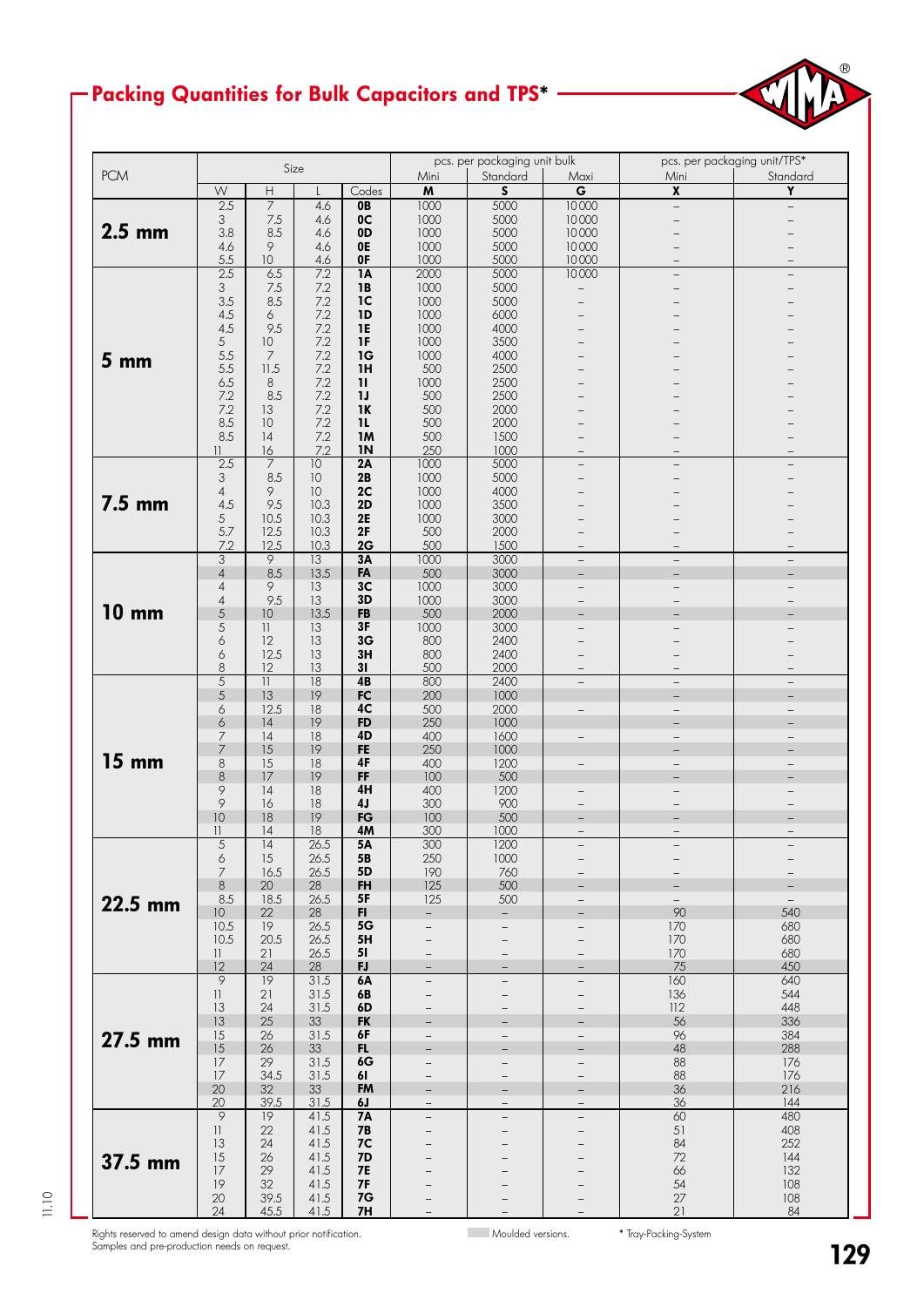# Packing Units for Taped Capacitors with Radial Leads



\* for 2-inch transport pitches. Moulded versions. Rights reserved to amend design data without prior notification.

Samples and pre-production needs 1 packing unit minimum.